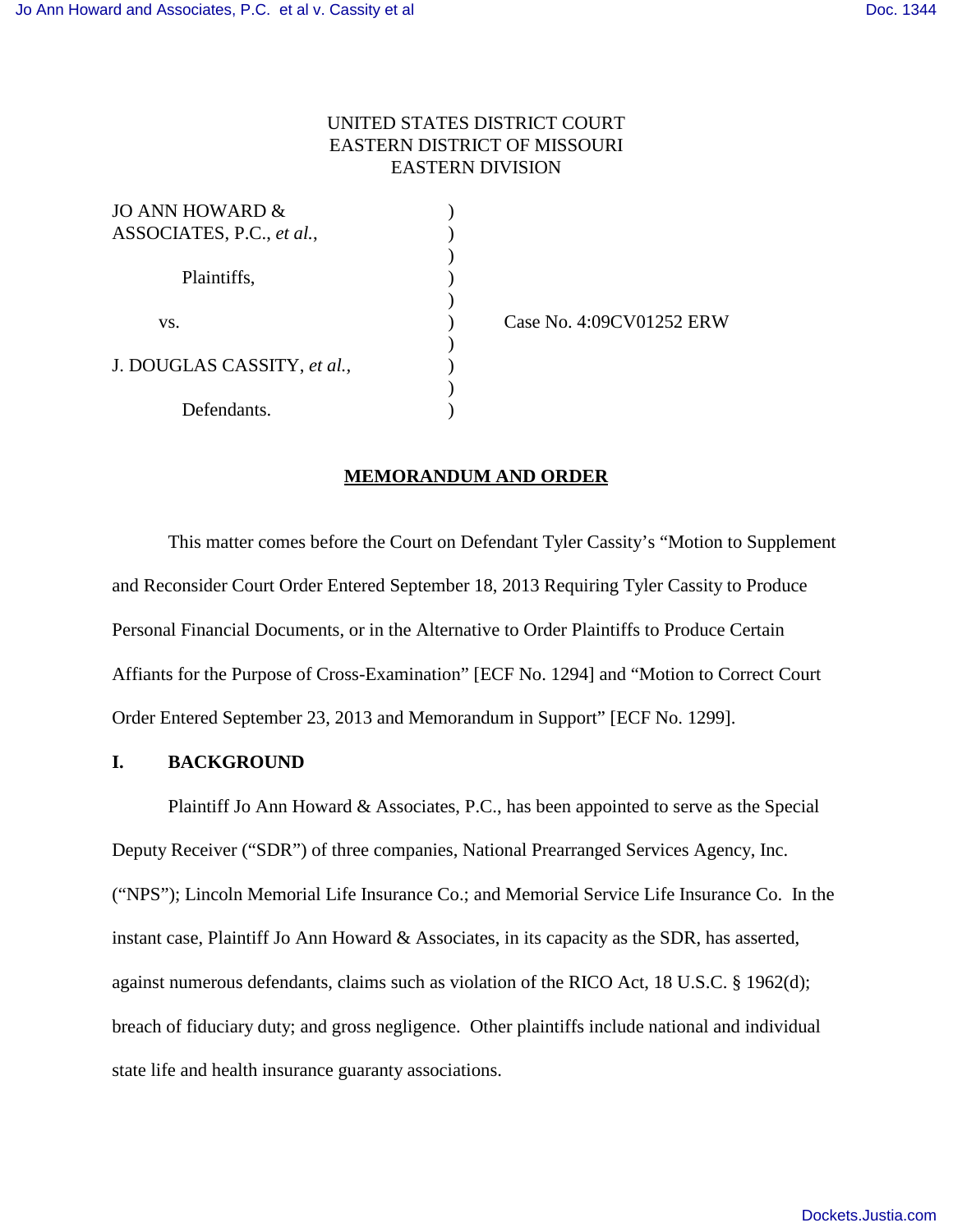The term "Forever Defendants" refers collectively to Defendants Brentwood Heritage Properties, LLC; Forever Enterprises, Inc.; Forever Illinois, Inc.; Forever Network, Inc.; Legacy International Imports, Inc.; Lincoln Memorial Services, Inc.; National Heritage Enterprises, Inc.; NPS; and Texas Forever, Inc. These entities are part of a larger consortium of related entities that are all ultimately owned by a family trust of the St. Louis-based Cassity family, whose members include Tyler Cassity (also referred to herein as "James Tyler Cassity," and "J. Tyler Cassity").

# **II. THE SEPTEMBER 18, 2013 ORDER [ECF NO. 1279]**

Counsel for Plaintiffs, counsel for Forever Defendants, and counsel for Tyler Cassity appeared before the Court on September 11, 2013, to present argument regarding four pending motions: "Plaintiff's Motion to Enforce Court Order Requiring Payment of Attorney Fees by Forever Defendants" [ECF No. 1173]; Forever Defendants' "Motion to Withdraw as Counsel" [ECF No. 1191]; and "Plaintiffs' Unopposed Motion for Order Requiring Personal Presence of Forever Defendants' Officers and Directors and Other Defendants for Questioning at September 11 Hearing" [ECF No. 1258]. In an August 23, 2013 Order, the parties were instructed to address the status of Forever Defendants' production of financial papers and documents supporting their claimed inability to pay the attorney fees as previously ordered by the Court.

 The Court inquired regarding the status of discovery production. Firmin Puricelli, counsel for Forever Defendants, apprised the Court that he had requested information regarding possession, or knowledge about the location, of documents responsive to Plaintiffs' requests and the Court's June 24 Order, and had attempted to obtain affidavits from officers and directors of the Forever Defendants [ECF No. 1295 at 9-10]. He also told the Court he received an affidavit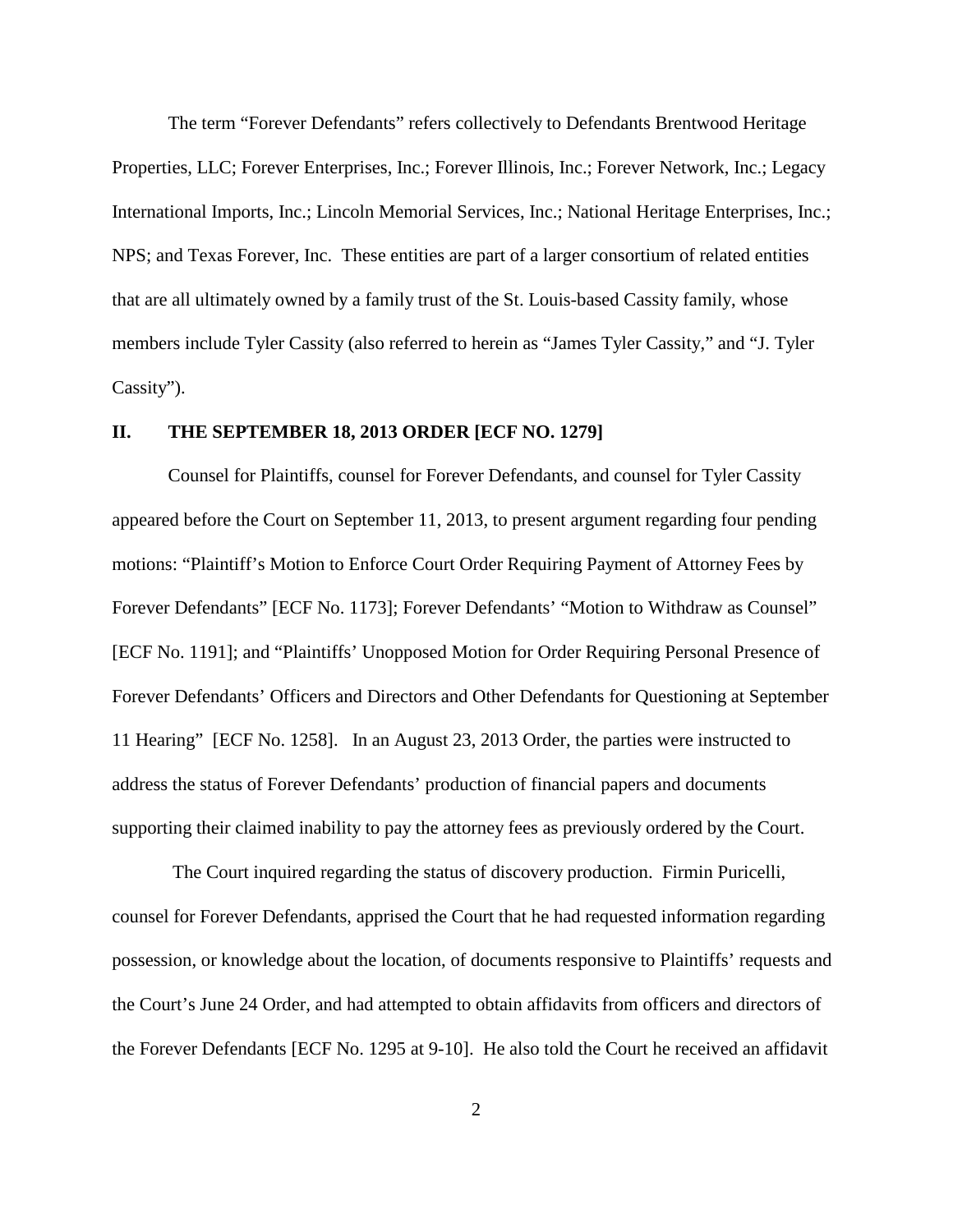from individual defendant Randall Sutton, who attested he has no documents, and a letter from Wittner Defendants' counsel, who stated they do not and never has possessed, any documents that fell within the Court's Order [ECF No. 1295 at 10].

Mr. Puricelli further informed the Court that, with the cooperation of Defendant Doug Cassity, he had discovered the location of numerous corporate records and files for the Forever entities, as well as several of the companies' computer servers, hard drives, and other electronic storage devices and equipment [ECF No. 1295 at 8-10]. Mr. Puricelli further stated that the records, files and computer equipment were stored at cemeteries, formerly owned by Forever entities, but now in the possession of judgment creditors. Mr. Puricelli informed the Court that he had arranged meetings between Plaintiffs' counsel and the judgment creditors in possession of the property, and that the judgment creditors had allowed Plaintiffs to inspect and photograph the stored property of the corporate defendants. Mr. Puricelli also told the Court that one of the judgment creditors used some of these records in its provision of funeral services, and urged that they not be removed from the cemetery property where they were stored. However, Mr. Puricelli indicated that the judgment creditor would not deny access to the stored property. Forever Defendants did not file a privilege log to raise attorney-client or work product privilege objections to the newly disclosed information, and did not identify any files, documents, or other information they sought to withhold.

After describing his efforts to uncover and produce requested discovery information, Mr. Puricelli reiterated his desire to withdraw, assuring the Court that he had attempted to comply with the Court's Order to the best of his ability. However, as the hearing progressed, and arguments and exhibits offered by Plaintiffs' counsel revealed that significant work remained to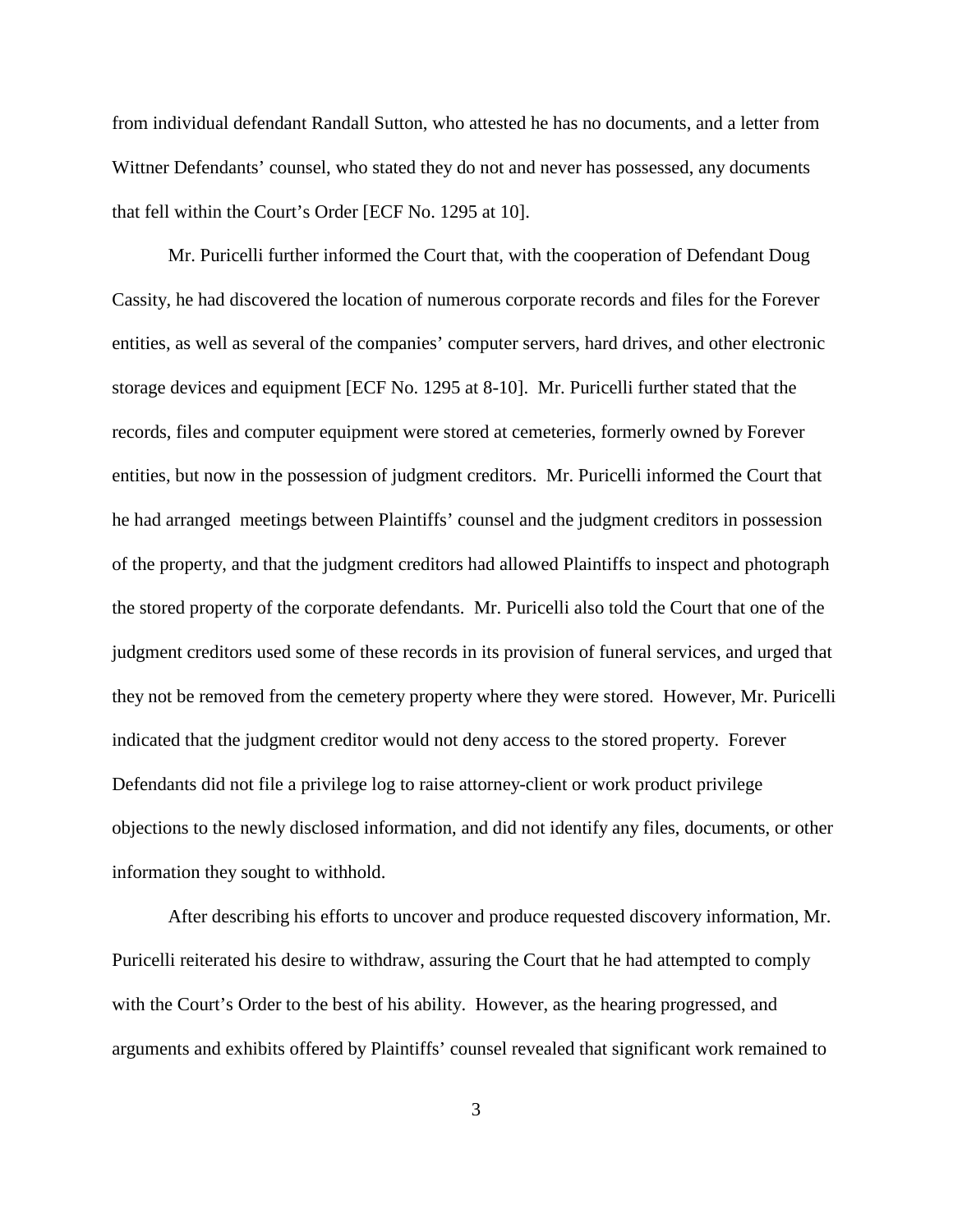facilitate discovery compliance, Mr. Puricelli informed the Court that he would stay in the case to assist the process. The Court expressed its appreciation for Mr. Puricelli's willingness to remain in the case. In view of the repeated failures of Forever Defendants to comply with the rules of discovery, and in order to assure greater cooperation by Forever Defendants with Plaintiffs' information requests, the Court denied the Motion to Withdraw. The Court denied the motion to compel attendance, as moot, due to the parties' report regarding discovery production, which indicated the location of a substantial amount of files, servers, and electronic equipment had been discovered and would be turned over to Plaintiffs. The Court's ruling was also based on certain representations made during the hearing by counsel for the Forever Entities, and Defendant J. Douglas Cassity.

During the hearing, Plaintiffs requested the Court to enter an Order waiving privilege asserted by various defendants as to certain documents. Plaintiffs contended waiver was appropriate due to the discovery costs they have incurred and expended in their effort to obtain information that was hindered by the defendants' deceitful behavior, over the course of two years. Plaintiffs detailed the following pattern and practice of deception and disruption exhibited by the numerous defendants throughout the discovery process: 1) Forever Defendants' initial disclosures, dated August 25, 2011, state "Defendants have no documents in their possession relevant to disputed facts"; 2) on May 10, 2013, Forever Defendants counsel left a voice mail message for Plaintiffs' counsel, stating his clients had informed him they have no documents, and "Texas took everything"; 3) on May 12, Forever Defendants failed to respond to discovery, and Plaintiffs filed a motion to compel; 4) on May 29, 2013, Forever Defendants' counsel confirmed by telephone to Plaintiffs that his clients insisted there were no documents to produce;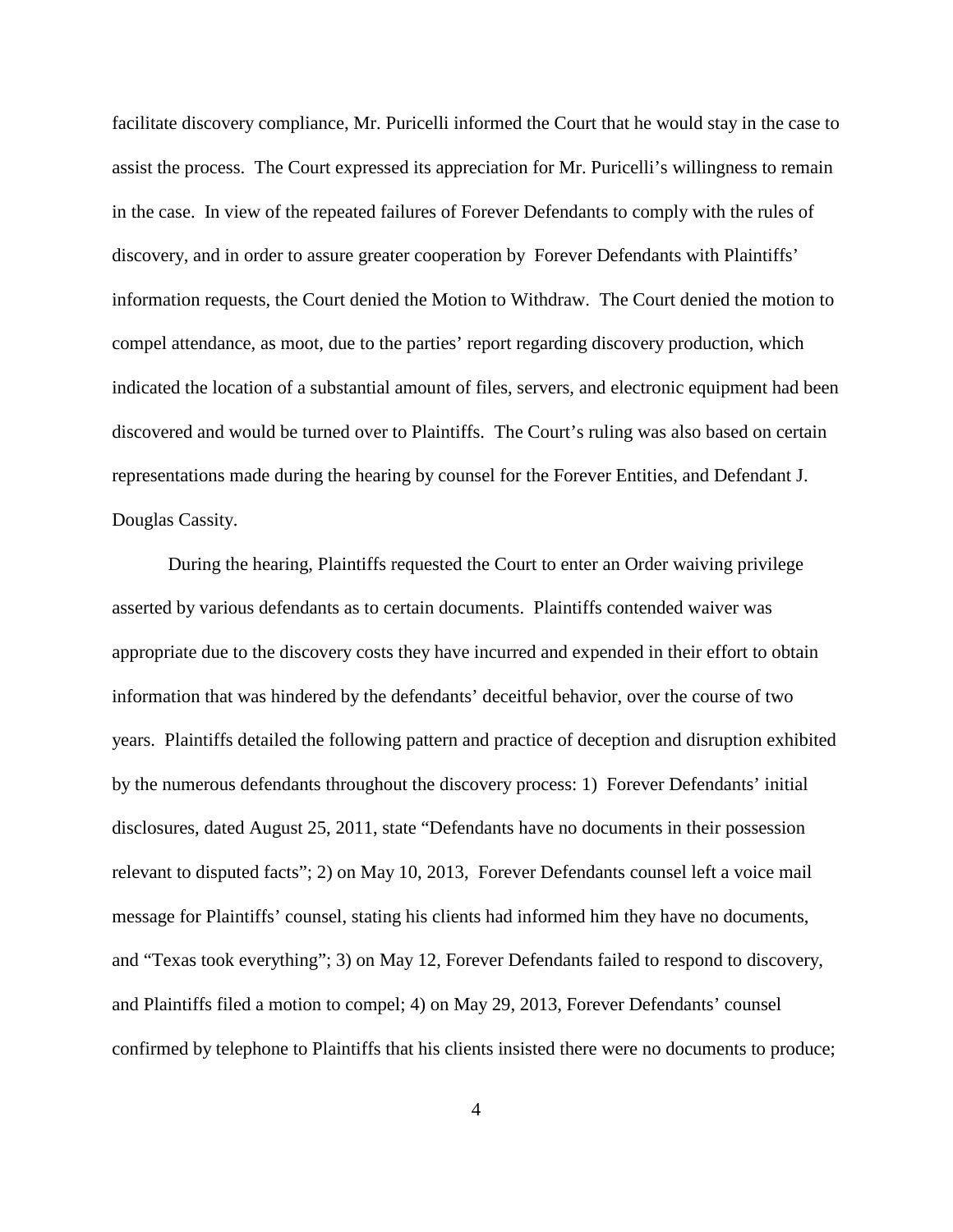and 5) during a June 10 hearing, Forever Defendants again stated they had no documents to produce, claimed the companies were insolvent, and insisted there were no assets.

Upon weighing the severity of waiving the privilege afforded attorney-client communications against the conduct of the defendants during the course of discovery, the Court found that waiver of privilege concerning the documents possessed by the Wittner Defendants, Forever Defendants, and Forever Defendants' corporate officers and directors was appropriate. The Court further found that Forever Defendants waived any objections to the discovery requests at issue, including those based on attorney-client privilege and work-product doctrine. The Court ordered Wittner Defendants to provide revised responses to Plaintiffs' Requests for Production, removing all objections and otherwise complying with the Court's directions in its June 24 Order.

Regarding the Forever Defendants' claimed inability, due to lack of financial resources and assets, to comply with an August 14, 2012 Order awarding fees to Plaintiffs [ECF No. 1110], the Court further ordered that "Plaintiff's Motion to Enforce Court Order Requiring Payment of Attorney Fees by Forever Defendants" [ECF No. 1173], be held in abeyance, subject to examination of documents to be supplied by the Forever Defendants' Officers and Directors, who were also named as individual defendants in this matter, and who were subject to contempt sanctions for failure to take appropriate action within their power for the performance of the corporate duty. Additionally, the Court ordered Defendants J. Douglas Cassity, Brent Cassity, and J. Tyler Cassity to produce to Plaintiffs all personal banking statements, credit card statements, and financial statements pertaining to their financial status, for the period between July 1, 2011 to present [ECF No. 1279 at 11-12].

5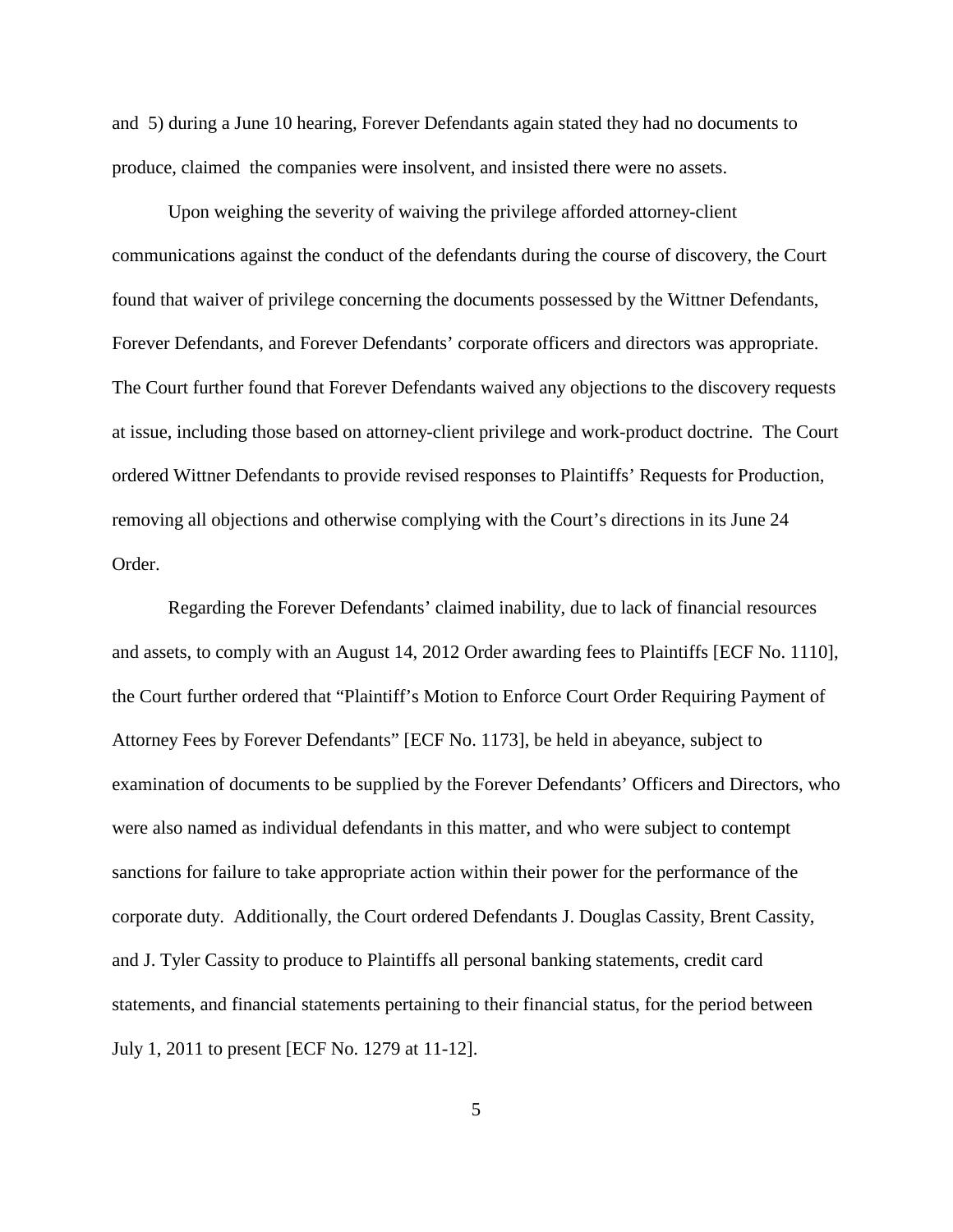## **III. THE SEPTEMBER 23, 2013 ORDER**

On September 23, 2013, the Court entered an Order that, among other things, denied a motion for reconsideration filed by Tyler Cassity and Hollywood Forever, in which these defendants asked the Court to reconsider its ruling on a claw back request pertaining to a Narrative Timeline prepared by Tyler Cassity [ECF No. 1282]. As pertinent to the issue raised in "Defendant, Tyler Cassity's, Motion to Correct Court Order Entered September 23, 2013, and Memorandum in Support" [ECF No. 1299], the Order stated the following in its recitation of background information:

NPS, Lincoln, Memorial, and Defendant Hollywood Forever ("Hollywood Forever") are part of a larger consortium of related entities that are all ultimately owned by a family trust of the St. Louis-based Cassity family. Defendant J. Tyler Cassity served as an officer or director of several entities within the Cassity consortium, including Lincoln, Memorial, and Hollywood Forever, and was a beneficiary of the family trust. Hollywood Forever is a subsidiary of another named defendant, Forever Network, and operates funeral home and cemetery services.

[ECF No. 1282 at 2].

### **IV. LEGAL STANDARD**

# **A. Motion to Correct**

Federal Rule of Civil Procedure Rule 60(a) provides that a "court may correct a clerical mistake or a mistake arising from oversight or omission whenever one is found in a judgment, order, or other part of the record." Fed. R. Civ. P. 60(a).

### **B. Motion to Supplement and Reconsider**

A "motion to reconsider" is not explicitly contemplated by the Federal Rules of Civil

Procedure. Typically, courts construe a motion to reconsider as a motion to alter or amend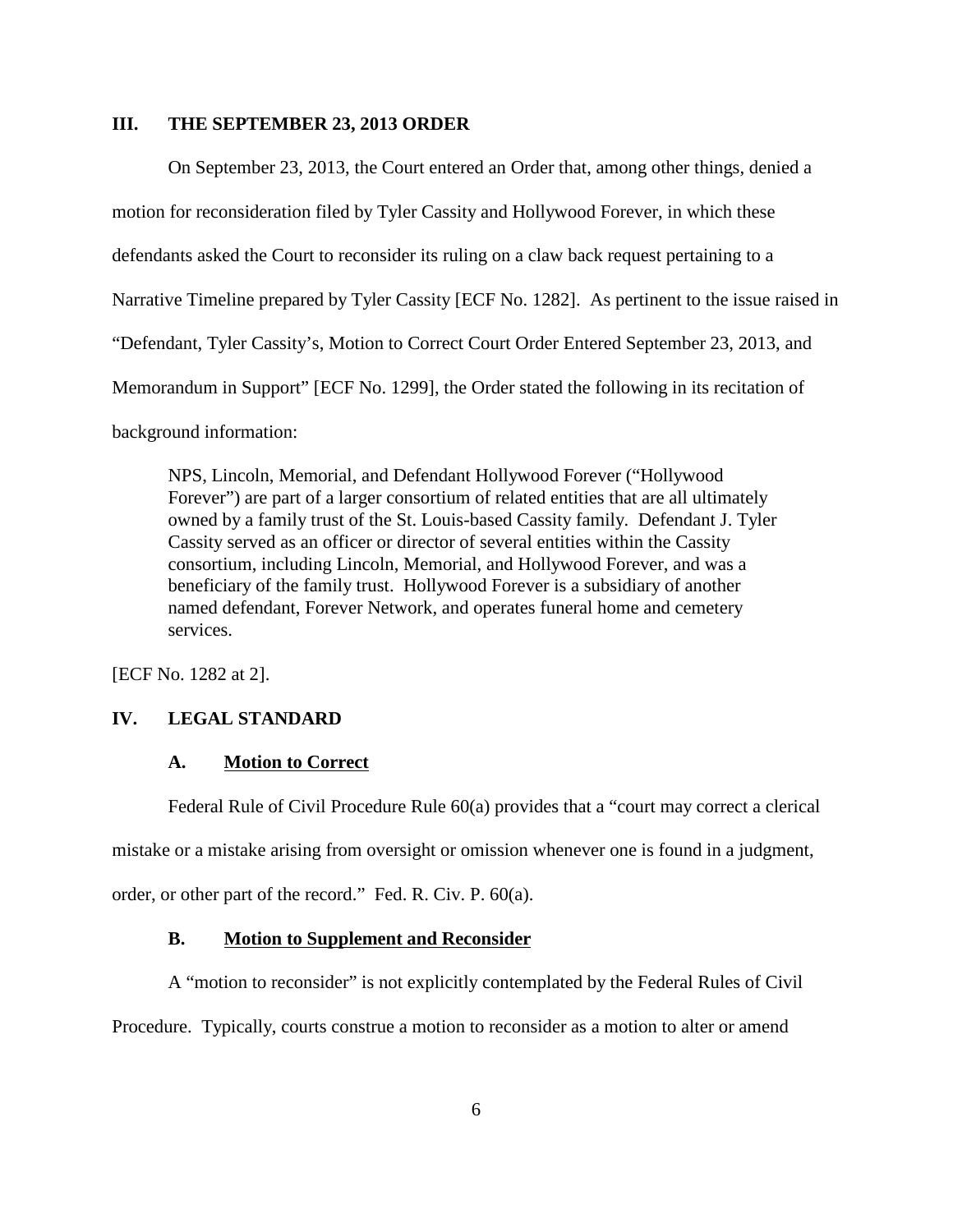judgment under Federal Rule of Civil Procedure 59(e), or as a motion for relief from a final judgment, order, or proceeding under Fed. R. Civ. P. 60(b). This Court's September 18, 2013 Memorandum and Order cannot be classified as a "judgment," therefore Defendants' motions to reconsider do not fall within the parameters of Rule 59(e). However, Defendants' Motions to Reconsider may be considered pursuant to Rule 60(b), which allows relief from an order due to:

(1) mistake, inadvertence, surprise, or excusable neglect; (2) newly discovered evidence that, with reasonable diligence, could not have been discovered in time to move for a new trial under Rule 59(b); (3) fraud (whether previously called intrinsic or extrinsic), misrepresentation, or misconduct by an opposing party; (4) the judgment is void; (5) the judgment has been satisfied, released or discharged; it is based on an earlier judgment that has been reversed or vacated; or applying it prospectively is no longer equitable; or (6) any other reason that justifies relief.

Fed. R. Civ. P. 60(b); *see also Elder-Keep v. Aksamit*, 460 F.3d 979, 984 (8th Cir. 2006) ("[W]e have determined that motions for reconsideration are 'nothing more than Rule 60(b) motions

when directed at non-final orders.'").

It appears that the applicable ground for relief is Rule 60(b)(6)'s catch-all provision,

which provides that relief may be granted for "any other reason that justifies relief." The Court

notes that relief under "Rule 60(b) is an extraordinary remedy" that is "justified only under

'exceptional circumstances.'" *Prudential Ins. Co. of Am. v. Nat'l Park Med. Ctr., Inc.,* 413 F.3d

897, 903 (8th Cir. 2005) (quoting *Watkins v. Lundell*, 169 F.3d 540, 544 (8th Cir. 1999)).

Further, "[r]elief is available under Rule  $60(b)(6)$  only where exceptional circumstances have

denied the moving party a full and fair opportunity to litigate his claim and have prevented the

moving party from receiving adequate redress." *Harley v. Zoesch*, 413 F.3d 866, 871 (8th Cir.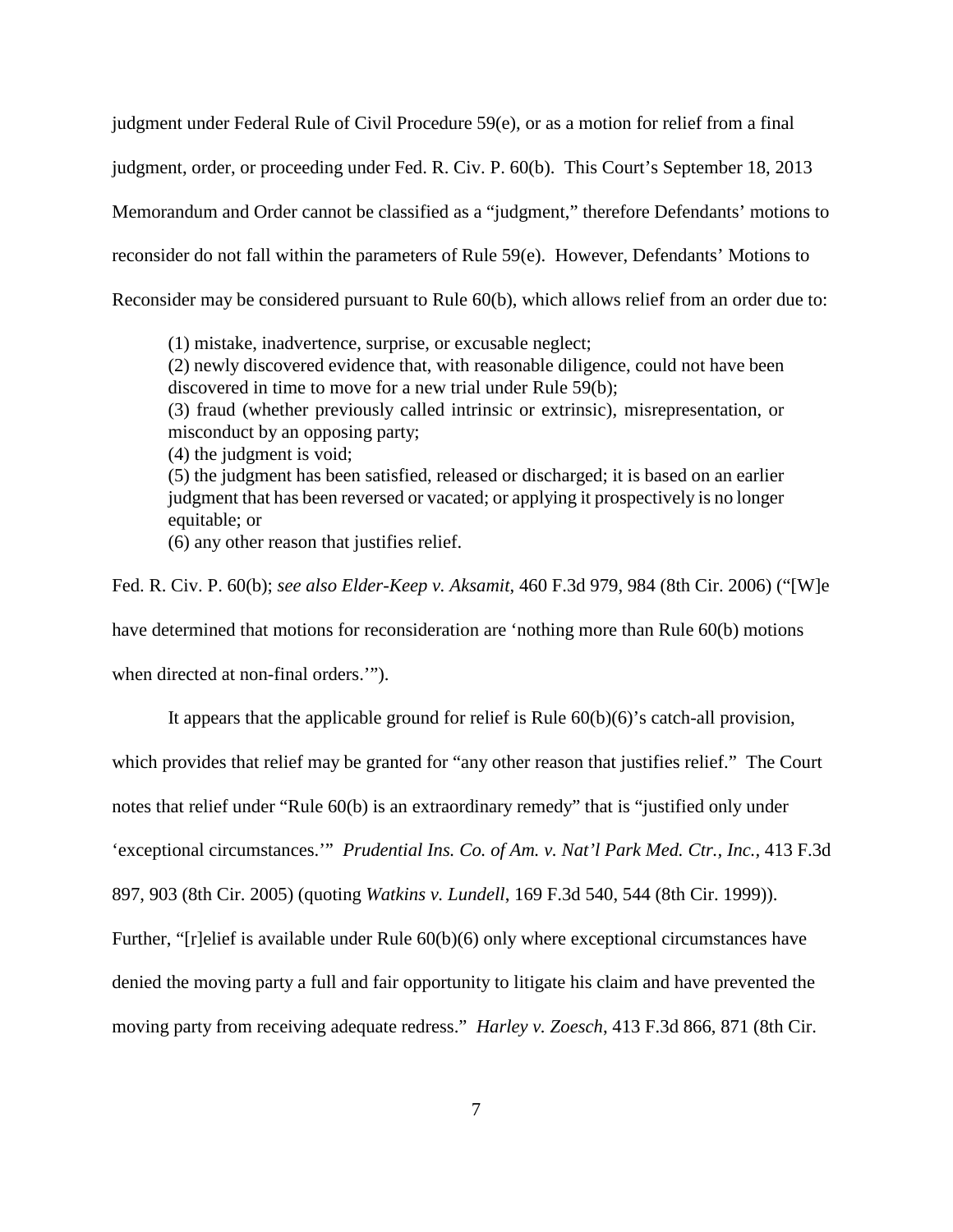2005).

The Rule  $60(b)(6)$  catch-all provision is not a vehicle for setting forth arguments that were made or could have been made earlier in the proceedings. *See Broadway v. Norris*, 193 F.3d 987, 989-90 (8th Cir. 1999).

#### **V. DISCUSSION**

#### **A. Motion to Correct**

In his Motion to Correct Court Order Entered September 23, 2013, and Memorandum in Support, Tyler Cassity asserts the Order [ECF No. 1282] mistakenly states that he served as an officer and director of Lincoln and Memorial [ECF No. 1299]. Tyler Cassity further asserts that he never served as an officer or director of Memorial, and that, except for a period terminating in 1999, he was not listed as an officer or director of Lincoln [ECF No. 1299-1]. Tyler Cassity further contends the Order mistakenly states that Hollywood Forever is a subsidiary of Forever Network. He asserts that Hollywood Forever separated from Forever Network on August 1, 2008, and has not been a subsidiary, or affiliated in any way, with Forever Network since that time. Tyler Cassity asks the Court to correct the September 23, 2013 Order regarding his affiliation with Memorial, Lincoln, and Forever Network, claiming he would be severely prejudiced if the alleged misstatements were to remain in the record because they create the impression that he was affiliated with these entities when he was not.

In "Plaintiffs' Opposition to Defendant Tyler Cassity's Motion to Reconsider and Motion to Correct" [ECF No. 1312], Plaintiffs claim the Court "appropriately stated that Cassity served as an officer and director of both Lincoln and Memorial," and they argue Tyler Cassity's motion to correct the September 23rd Order should be denied. Plaintiffs contend documents signed by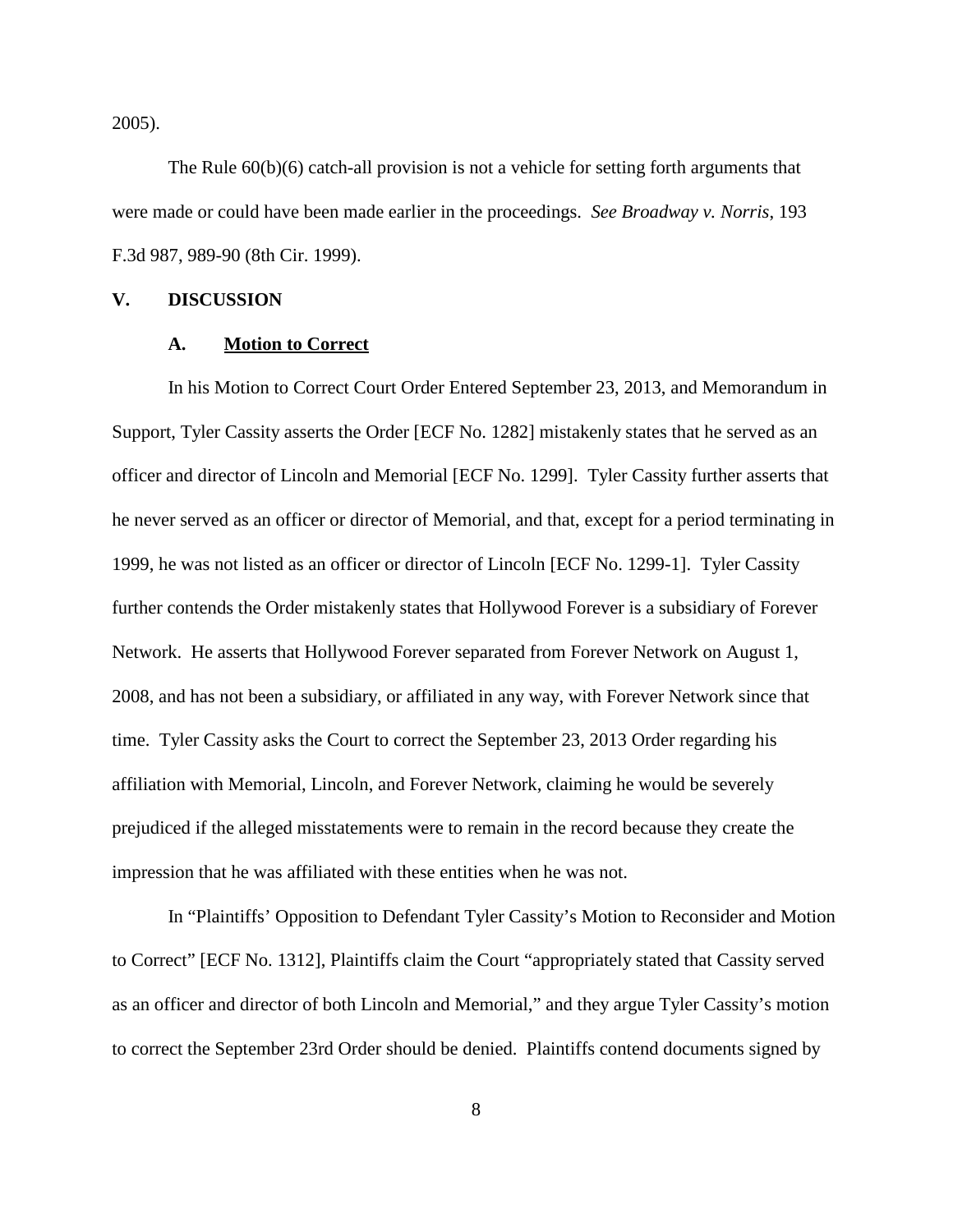Tyler Cassity reveal that, over a ten-year span, he served as chairman and director of Lincoln, chairman and director of Memorial, vice president of National Heritage Enterprises, vice president of Forever Network, and director and president of Forever Enterprises [ECF Nos. 1312, 1314, 1315, 1316].

Plaintiffs submitted exhibits in support of their opposition memorandum, several of which they filed under seal. One of the sealed exhibits is a notarized National Association of Insurance Commissioners (" NAIC") "Biographical Affidavit" signed by James Tyler Cassity on September 18, 1998, in which he attested he was a director of Memorial [ECF No. 1314]. Another sealed exhibit, a notarized NAIC Biographical Affidavit signed by Tyler Cassity on December 4, 2002, indicates that he was a director of Forever Enterprises, Inc., and that his employment history included serving as chairman and director of Lincoln from 1994 through the date of the affidavit, and as president of Lincoln between 1994 and 1996 [ECF No. 1315]. Another sealed exhibit reveals that, on April 24, 2006, James Tyler Cassity attested he was vicepresident of Forever Enterprises, Inc., and a current chairman and director of Memorial and Lincoln [ECF No. 1316].

In his Reply, Tyler Cassity reiterates his request for the Court to grant his Motion to Correct the September 23 Order, contending the statements contained in the order, concerning his and Hollywood Forever's relationship with Forever Defendant entities, "create a misimpression that he was affiliated with these entities at times when he was not" [ECF No. 1343 at 2]. Tyler Cassity states the Biographical Affidavits Plaintiffs submitted as evidence of his involvement with Lincoln and Memorial between 1998 and 2006 contradict exhibits he filed, including his sworn affidavit [ECF No. 1299-1], an Annual Statement filed by Lincoln for the year 2005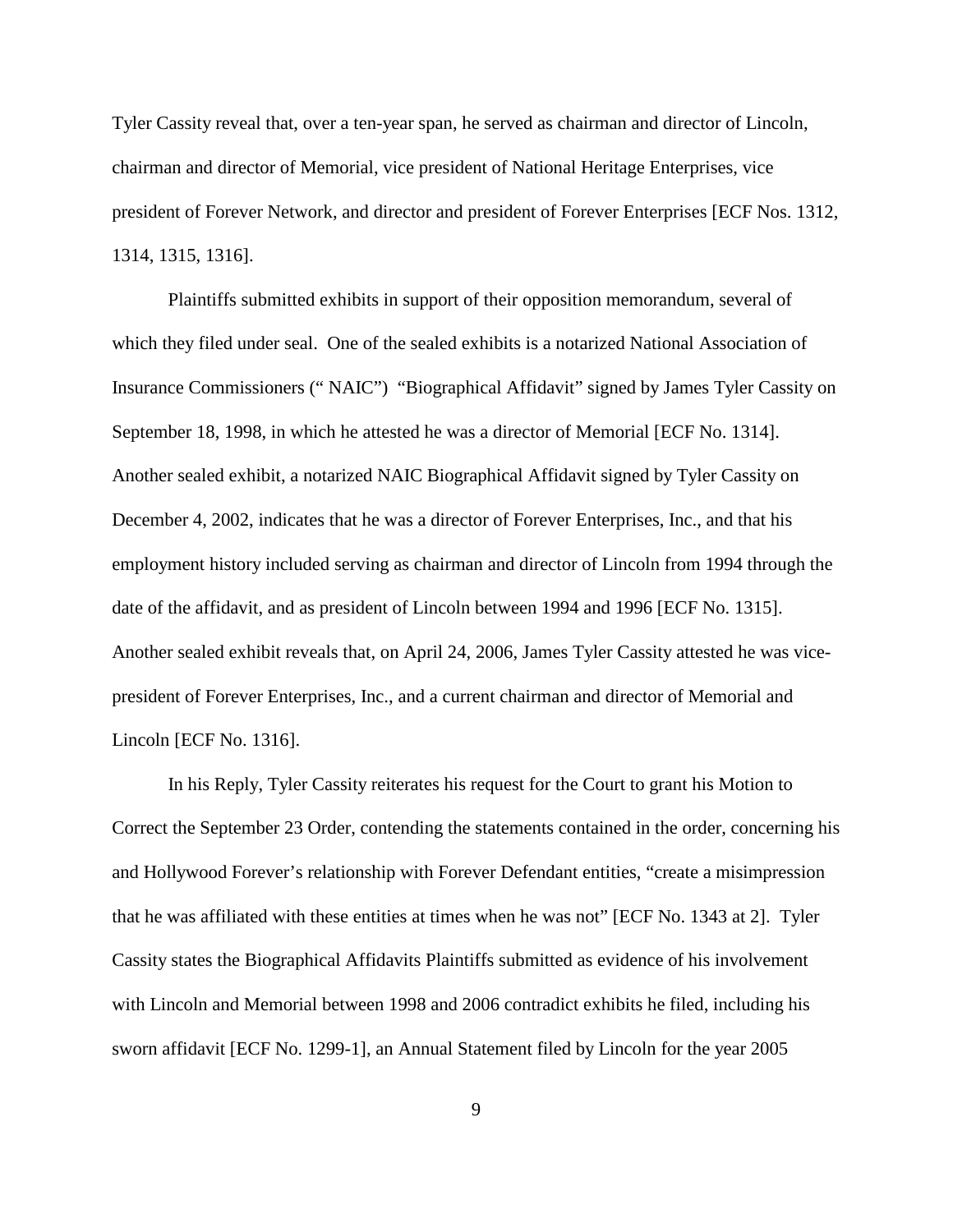[Exhibit 1343-1], and a Schedule 13E-3 Transaction Statement filed by Forever Enterprises, Inc. in 2003 [Exhibit 1343-2]. Lincoln's 2005 Annual Statement submitted to the Insurance Department of the State of Texas does not list Tyler Cassity as an director, director, or trustee [ECF No. 1343-1]. Interestingly, however, the 2003 Schedule 13E-3 Forever Enterprises, Inc. filed with the Securities and Exchange Commission provides additional support of Tyler Cassity's affiliation with Forever Defendant entities, as he is listed as the President and Director of Forever Enterprises, Inc.; and Lincoln, Memorial, and Hollywood Forever are listed as subsidiaries of Forever Enterprises [ECF No. 1343-2 at 2-3, 5-6].

Regarding Tyler Cassity's affiliation with Forever Network, Plaintiffs' submitted exhibits reveal that Tyler Cassity attested that his employment history included serving as executive vice president of Forever Network, and as president and director of Forever Enterprises, between 1996 and April 26, 2006 [ECF Nos. 1314-1316]. The record supports the statement in the Court's September 23rd Order, indicating Tyler Cassity served as an officer and director of Lincoln and Memorial. As to the Order's language stating, "Hollywood Forever is a subsidiary of another named defendant, Forever Network, and operates funeral home and cemetery services[,]" the record includes an exhibit, submitted by Tyler Cassity, showing that between April 3, 1998 and August 1, 2008, Hollywood Forever was a wholly-owned subsidiary of Forever Network [ECF No. 1294-2]. This exhibit further indicates Hollywood Forever and Forever Network signed a corporate split-off agreement in 2008 [ECF No. 1294-2]. Furthermore, one of Plaintiffs' exhibits shows that, as late as 2010, Forever Enterprises, the parent of Forever Network, continued to subsidize Hollywood Forever's operations [ECF No. 1312-31]. Nevertheless, the Court will grant, in part Tyler Cassity's Motion to Correct as to the statement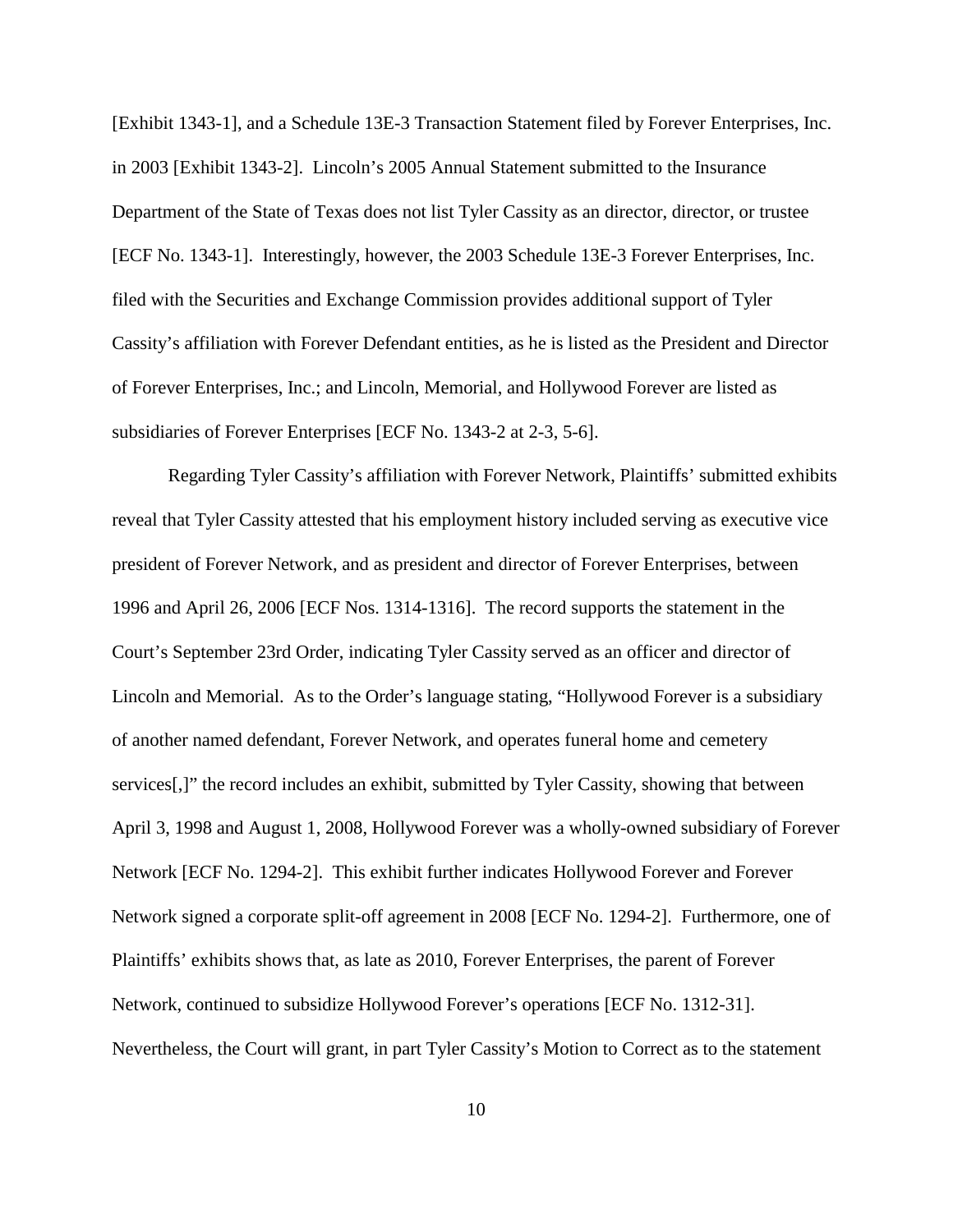regarding Hollywood Forever. That part of the Court's September 23, 2013 Order, contained on the second page of the Order, shall be modified to read as follows: "Hollywood Forever is a *former* subsidiary of another named defendant, Forever Network, and operates funeral home and cemetery services." (italics added to indicate modification). In all other respects, the Motion to Correct will be denied, and the Order shall remain otherwise unchanged.

## **B. Motion to Supplement and Reconsider**

In his Motion to Supplement and Reconsider [ECF No. 1294], Tyler Cassity asks the Court to reconsider that part of its September 18, 2013 Order [ECF No. 1279], directing him, along with Brent and Doug Cassity to produce "all personal banking statements, credit card statements, and financial statements pertaining to the[ir] financial status . . . for the period between July 1, 2011 to present." Tyler Cassity asserts that the Court's September 18, 2013 Order was based on an error of fact regarding his involvement with the Forever Defendant entities. He contends he should not be considered as either a Forever Defendant, or as a viable party from which to recover the attorney's fees awarded to Plaintiff in an August 14, 2012 Order, and claims he was not responsible for the secreting of documents and servers, as alleged by Plaintiffs. Tyler Cassity claims the parties' evidence and arguments do not allege, or even suggest, he had knowledge of, or participated in any fashion, in what Plaintiffs allege to be the improper movement or secretion of electronic equipment and corporate documents. He argues that, due to his lack of knowledge and involvement, he cannot be held personally liable for the conduct of the corporations and their officers and directors, and asks to be excluded from the Court's order to produce to Plaintiffs personal financial documents.

Plaintiffs filed their memorandum opposing Tyler Cassity's motion to reconsider,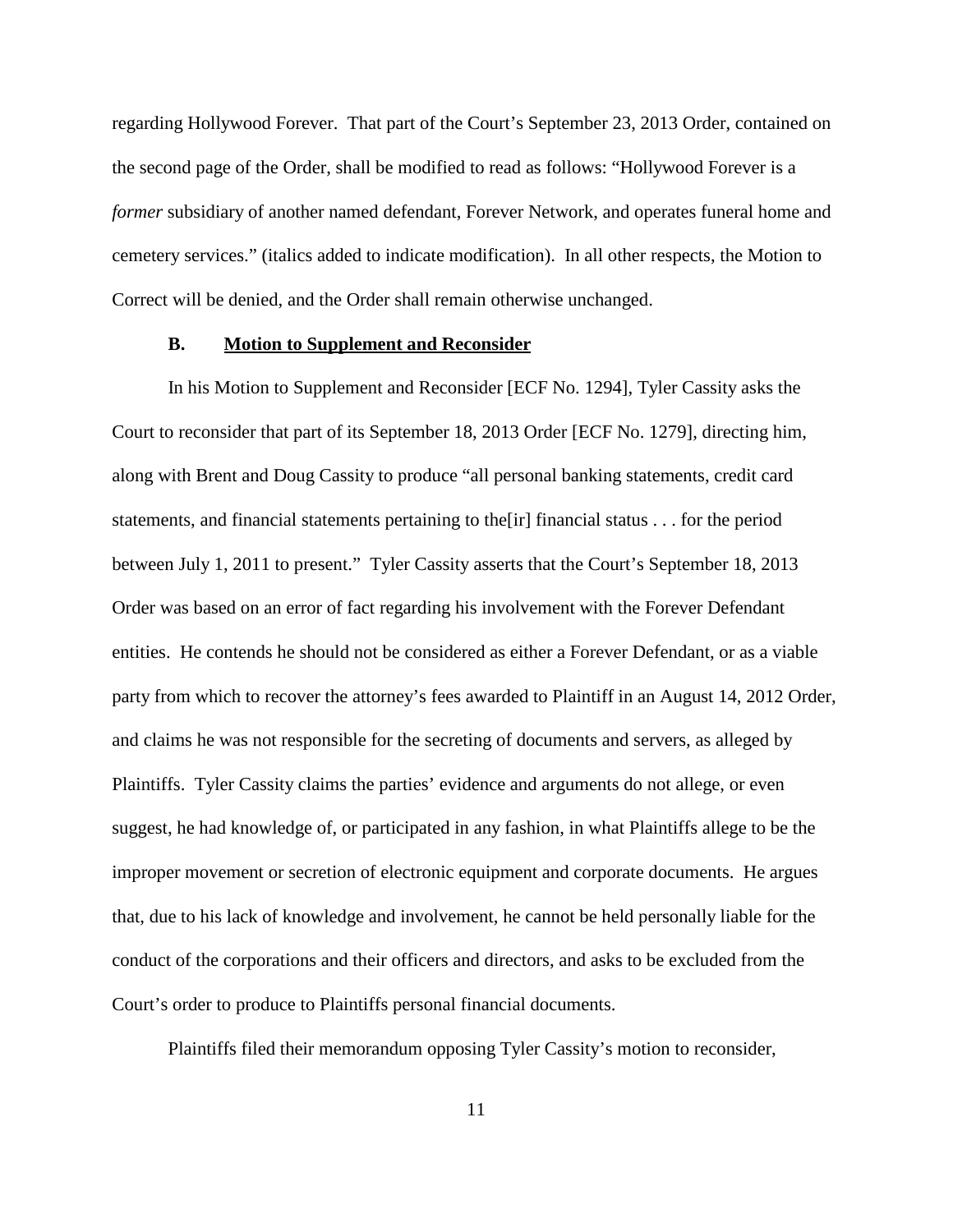contending it "falls short of the high standard necessary to justify reconsideration of a court order and presents irrelevant material giving the false impression that Cassity was not involved in the business of NPS, Lincoln, Memorial, and the Forever Defendants" [ECF No. 1312 at 1]. They assert the Court correctly ruled that, as a former officer and director of several Forever Defendant entities, Tyler Cassity failed to comply with the Court's June 24, 2013 Order, and should be required to produce the personal financial information as directed.

Plaintiffs argue Tyler Cassity cannot identify any manifest factual or legal error in the Order, and contend he presents no newly discovered evidence to justify reconsideration. Plaintiffs state the Court previously ordered Forever Defendant entities, including some for whom Tyler Cassity formerly served as an officer and director, to produce certain financial documents or information, and warned "current and former corporate officers and directors of Forever Defendants to perform their custodial obligations and produce . . . [responsive documents]" [ECF No. 1312 at 2-3]. Plaintiffs further assert that no Forever Defendant entity and no officers or directors, including Tyler Cassity, produced documents or filed affidavits.

Concerning Tyler Cassity's contention that reconsideration is warranted because the Order's directive was based on a misunderstanding of his limited role in the operations of NPS, Lincoln, and Memorial, Plaintiffs claim his argument is factually inaccurate and does not address his failure to perform his corporate duty as a former officer and director of several Forever entities. Plaintiffs again point to evidence, some of which is discussed above, which indicates Tyler Cassity's relationship with, and involvement in, Lincoln, Memorial, Forever Network, and other Forever Defendants entities, has not been as limited as he portrays. They argue that, through his affiliation with, and involvement in the activities of, the Cassity consortium, Tyler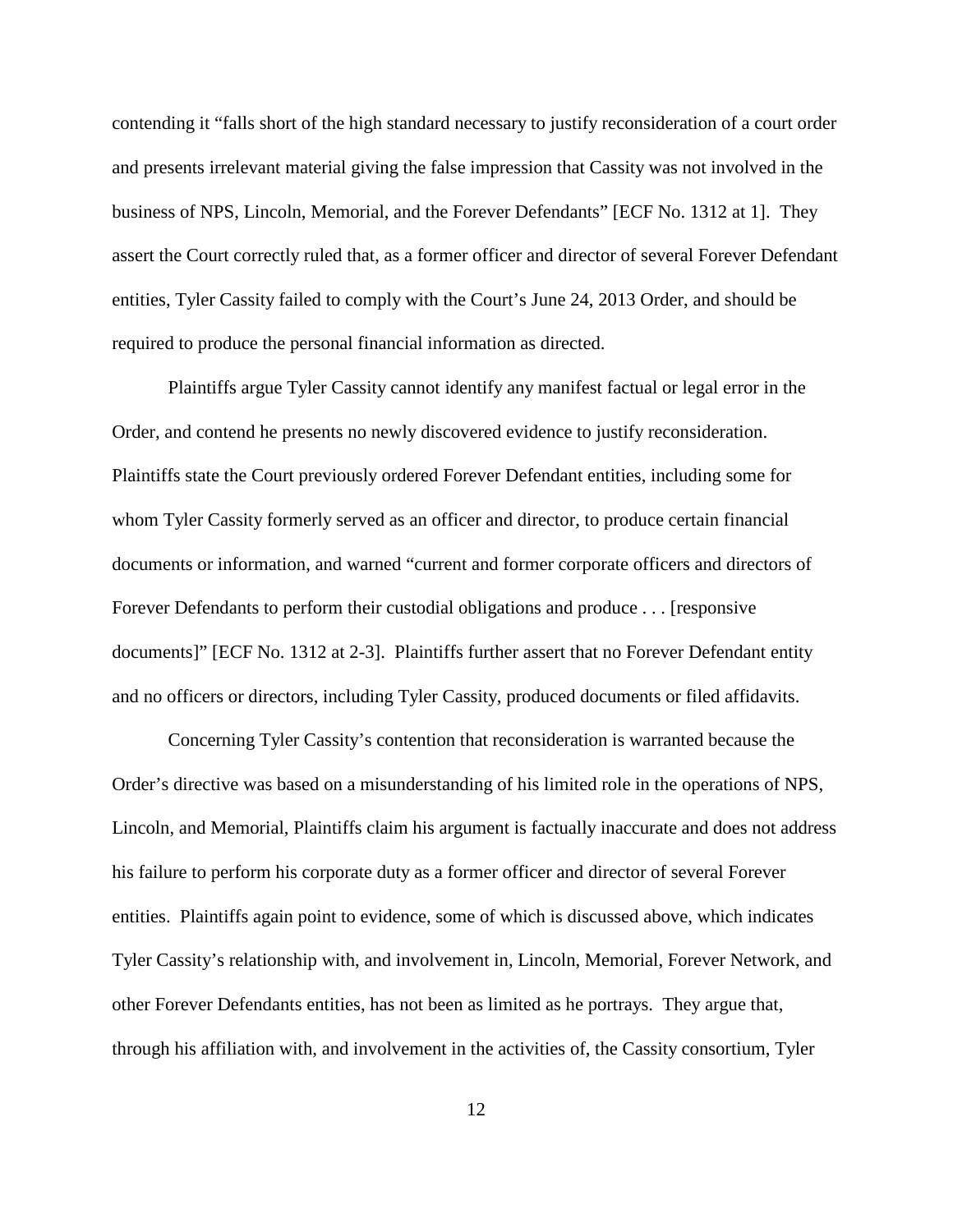Cassity was aware of the entities' fraudulent practices, operations, and misconduct.

As to Tyler Cassity's claim that he should not be subject to the Court's Order because he was not involved in the removal of Forever Network servers from NPS's St. Louis offices, Plaintiffs contend Tyler Cassity's present and prior relationship with the family trust and the Forever Defendant entities afforded him the ability to inquire as to the status of the servers and other company documents after the Court issued the June 24, 2013 Order, but he failed to undertake efforts to search for responsive documents or prepare affidavits explaining their unavailability. Plaintiffs further note Forever Defendants' counsel reminded Tyler Cassity of the Court's discovery directive and warning regarding noncompliance, in counsel's June 24, 2013 email requesting assistance in locating certain documents, and asking Tyler Cassity and other officers and directors of Forever Defendants to respond to the Court's June 24 Order. Plaintiffs state Tyler Cassity, nevertheless, failed to produce any documents or provide a single affidavit.

Plaintiffs argue the Court's directive, based on Tyler Cassity's failure to take appropriate action within his power in the performance of the corporate duty, is consistent with *Wilson v. United States*, 221 U.S. 361, 376-77 (1911), which held corporate officers could be punished for contempt if they fail to perform their corporate duty in disregard of a known court order. Consequently, they contend the Court correctly ruled Tyler Cassity should produce personal financial documents due to his failure to comply with the Court's June 24 Order.

In his Reply, Tyler Cassity contends Plaintiffs' opposition response "conveniently disregarded the timeline of events leading up to the September 2013 hearing and this Court's Order that is the subject of Tyler Cassity's Motion to Reconsider" [ECF No. 1342 at 1]. He asserts "the legal record clearly establishes that for the four years this litigation has been pending,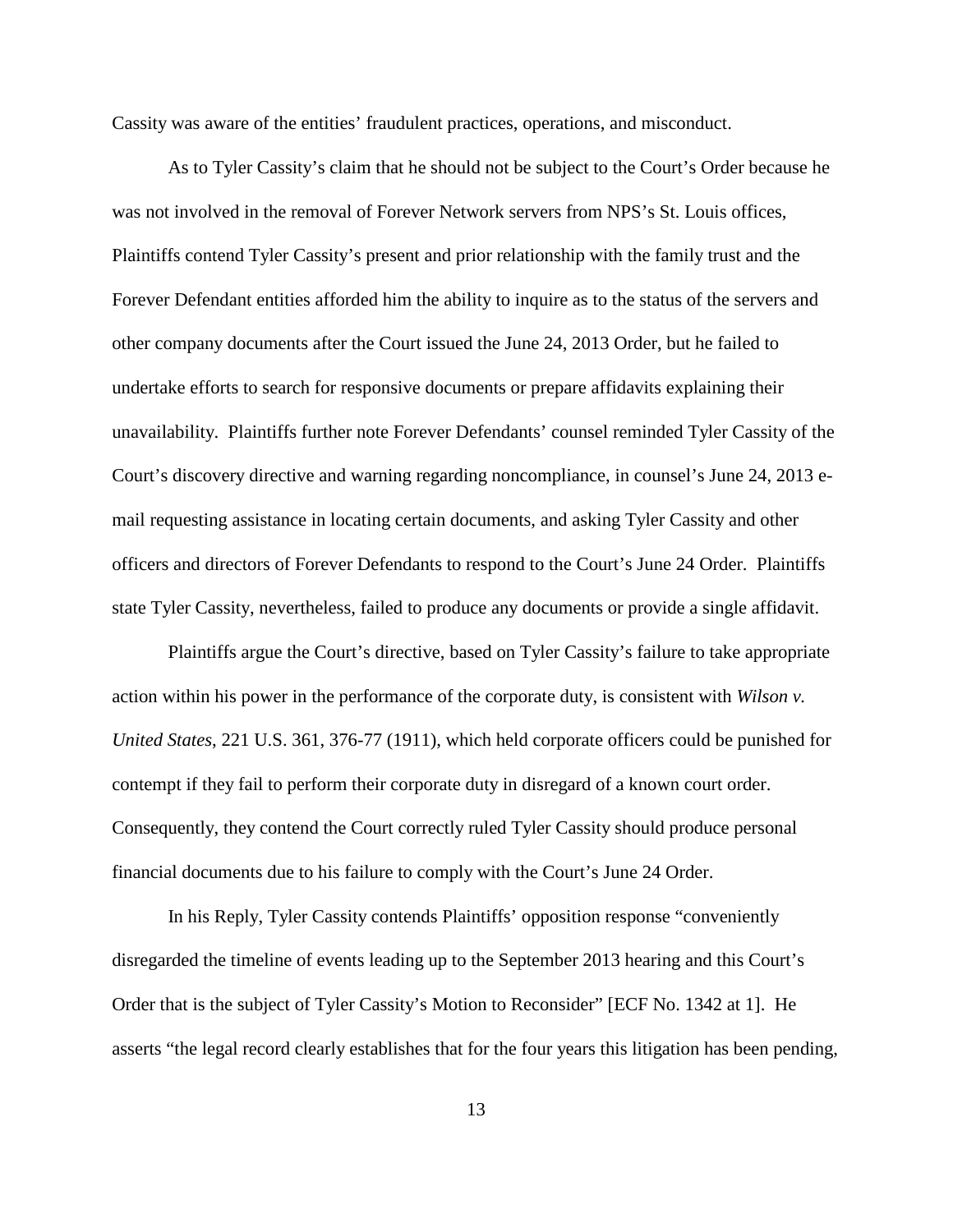Tyler Cassity has never been referenced as a Forever Defendant nor included on any document requests addressed to the Forever Defendants" [ECF No. 1342 at 1]. Tyler Cassity presents a timeline, "[t]o clarify the record," and to demonstrate the requested attorneys' fees and costs sought by Plaintiffs relate back to pleadings in which he was not involved [ECF No. 1342 at 1- 3]. He reiterates his claim that he was neither an officer nor a director of any of the Forever Defendants between June 4, 2012, and September 18, 2013, and for several years prior to that period [ECF No. 1342 at3].

Tyler Cassity also argues that his Motion to Reconsider addresses and clarifies factual and legal errors regarding the timeline of events leading to the Court's September 18, 2013 Order. He re-asserts Plaintiffs never directed any of their pleadings and document requests to him, stating he was never referenced as a Forever Defendant, was not included on any document requests or correspondences requesting attorneys' fees, or contacted by Forever Defendants' counsel about representation or any aspect of this litigation. Tyler Cassity further contends Plaintiffs' assertion that he, as a former director and officer of Forever Defendants entities, should be sanctioned for failing to produce corporate documents, is based, in part, on erroneous interpretations of *Wilson*, 221 U.S. 361, 376 (1911) and *Braswell v. United States*, 487 U.S. 99, 106-10 (1988). Tyler Cassity argues that, unlike the corporate officers held in contempt in *Wilson* and *Braswell*, he is not in possession of the requested documents, and he claims no Missouri law supports the contention that he, as a former director, has the right to inspect corporate records of any Forever Defendant entity; has the ability to inquire into the status of servers and other company documents; or has the affirmative right to the documents regarding asset sales engaged in after NPS, Lincoln, and Memorial were placed into receivership. Finally,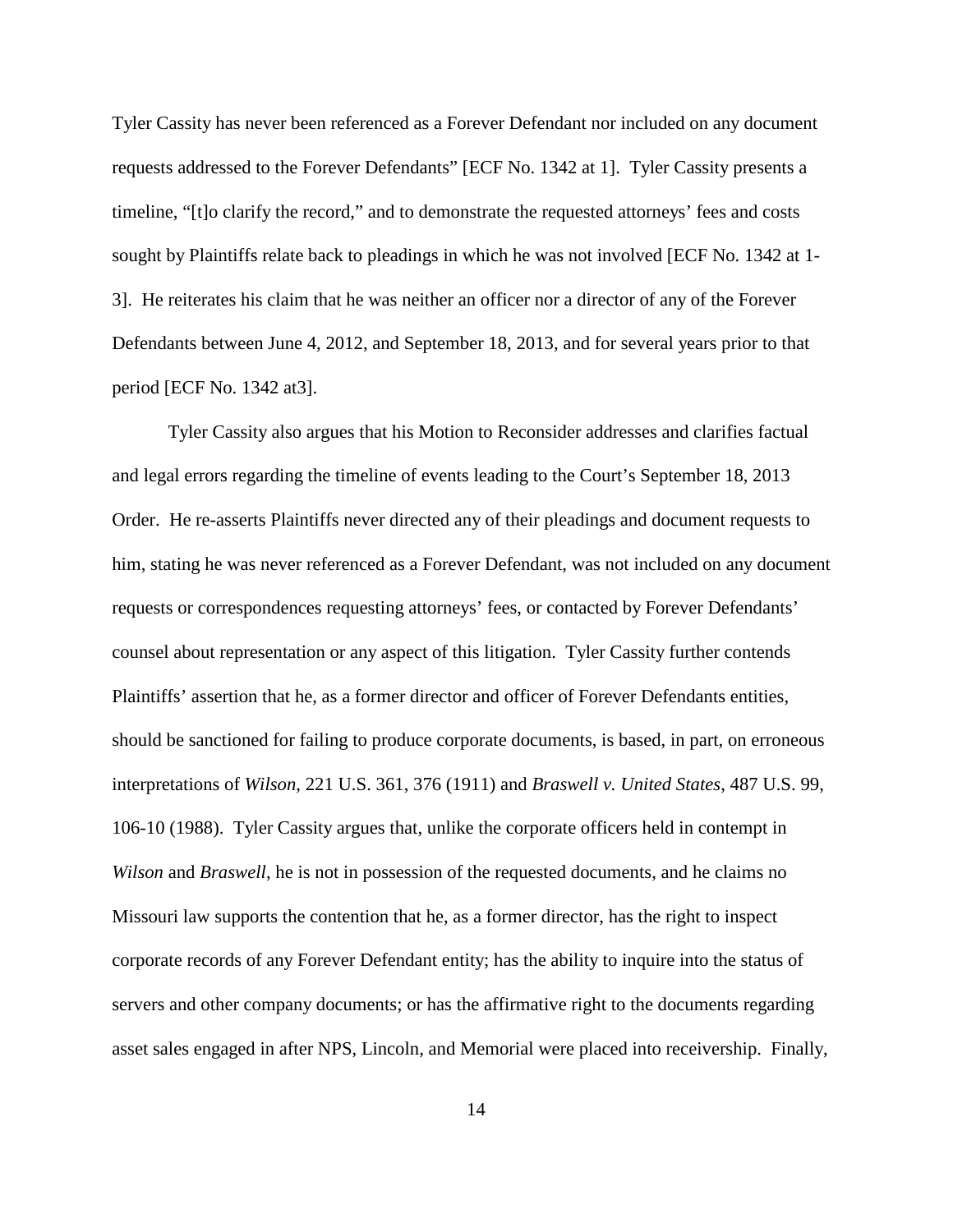he contends his alleged involvement in the operations of NPS, Memorial, and Forever Defendants "has absolutely no bearing on whether this Court should grant Tyler Cassity's Motion to Reconsider" [ECF No. 1342 at 6]. He claims Plaintiffs seek to impose sanctions upon him merely because of his last name, without any admissible evidence that he committed any wrongdoing.

The Court is unpersuaded by Tyler Cassity's contentions regarding his rights of inspection or possession of the corporate records of the Forever Defendant entities. Essentially, Tyler Cassity's argument suggests that, as a former director or officer of various Forever Entities, who does not have actual possession of the servers or company documents, he has no responsibility to aid the Court, or the SDR, in the search for the requested records. This argument confuses a officer's corporate duty to perform obligations, with such an individual's personal right to retain corporate use and custody of the corporation's books. *See Wilson*, 221 U.S. at 385-86. When a corporation is ordered to produce certain documents or things, the corporation must find some means by which to comply. *Braswell*, 487 U.S. at 116. In situations such as this, where the former individual directors, officers, custodians, or agents are likely the only persons with knowledge about the requested information, such individuals are not excused from their responsibility to ensure the documents sought will be produced. *Id*, at 116-17. This obligation remains even in cases where an alternate custodian has been appointed. *Id*. Furthermore, the Court rejects Tyler Cassity's argument that he had no ability to inquire into the status of the servers and other company documents after the Court issued its June 24 Order. Apparently, the documents' location was ultimately determined with the assistance of Tyler Cassity's father, Doug Cassity. Tyler Cassity's contention, that his alleged involvement in the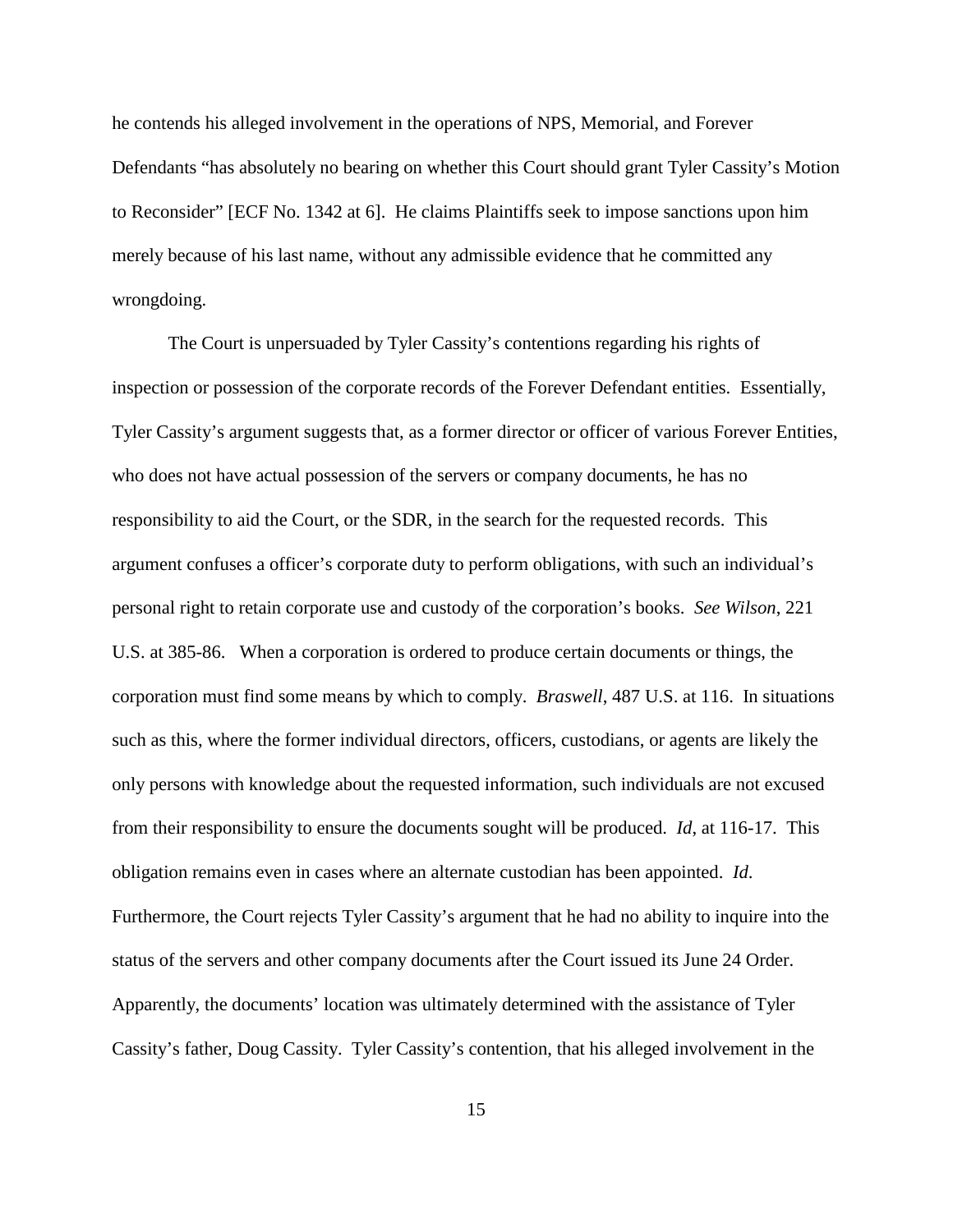operations of NPS, Memorial, and the Forever Defendants "has absolutely no bearing" on the Motion to Reconsider, is likewise unpersuasive.

The Court finds Tyler Cassity has failed to demonstrate the exceptional circumstances required to justify relief under Rule 60(b). The Court will deny his motion for reconsideration.

## **III. CONCLUSION**

In sum, the Court finds that Defendant has failed to demonstrate that "exceptional circumstances" exist such that relief from this Court's September 18, 2013 Memorandum and Order would be justified under Rule 60(b). *Prudential Ins. Co. of Am. v. Nat'l Park Med. Ctr., Inc.,* 413 F.3d 897, 903 (8th Cir. 2005). "'Exceptional circumstances' are not present every time a party is subject to potentially unfavorable consequences as a result of an adverse judgment properly arrived at." *Atkinson v. Prudential Prop. Co.*, 43 F.3d 367, 373 (8th Cir. 1994). Thus, Defendant's Motion for Reconsideration will be denied, and the Court's September 18, 2013, Memorandum and Order will stand.

However, the Court will grant, in part Tyler Cassity's Motion to Correct as to the statement regarding Hollywood Forever, and the last line of the first full paragraph on page 2 of the Court's September 23, 2013 Order [ECF No. 1282] shall be modified to read as follows: "Hollywood Forever is a *former* subsidiary of another named defendant, Forever Network, and operates funeral home and cemetery services." (italics added to indicate modification). In all other respects, the Motion to Correct will be denied, and the September 23, 2013 Order shall remain otherwise unchanged.

Accordingly,

**IT IS HEREBY ORDERED** that Defendant Tyler Cassity's Motion to Supplement and